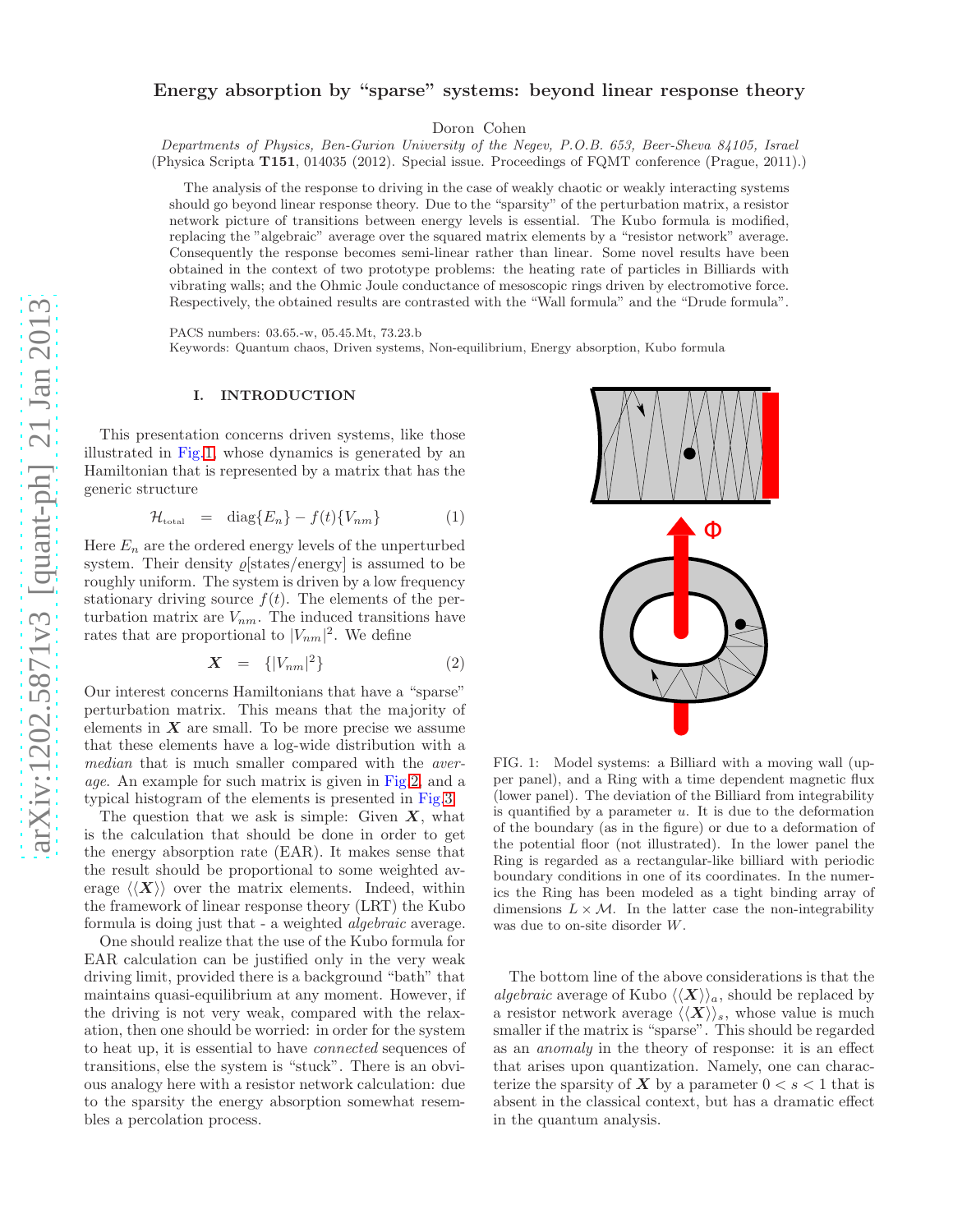

<span id="page-1-0"></span>FIG. 2: The upper panel is an image of the matrix  $X$  for a billiard very similar in shape to that of Fig[.1.](#page-0-0) This matrix is "sparse". This can be deduced either by inspection, or by looking in the lower panel where the *average* value  $\langle x \rangle$  of the elements (upper curves) is calculated as a function of the distance  $\omega$  from the diagonal, and contrasted with the much smaller median values (lower curves). For further details see [\[39,](#page-7-0) [40\]](#page-7-1).

A few words are in order regarding the literature. We go here beyond the conventional random matrix theory  $(RMT)$  perspective of  $[1, 2]$  $[1, 2]$  $[1, 2]$ , because we are dealing with "sparse" matrices  $[3-6]$  $[3-6]$ , possibly banded  $[7-12]$  $[7-12]$ . Our view of LRT follows that of [\[13](#page-7-8)[–20\]](#page-7-9). In the context of Billiards, LRT implies the "Wall formula"  $[21-26]$  $[21-26]$ , while in the context of mesoscopic conductance LRT implies the "Drude formula" [\[27\]](#page-7-12). In both cases one should take into account corrections that are related to correlations and level statistics. The quest for anomalies that cannot be explained by introducing corrections within the framework of LRT, but go beyond LRT, has some history [\[18,](#page-7-13) [19,](#page-7-14) [28](#page-7-15)[–32](#page-7-16)]. The line of study regarding the anomaly that arises due to "sparsity" is documented in [\[33](#page-7-17)[–40\]](#page-7-1), see acknowledgment. The resistor network analysis that is introduced below is inspired by [\[41](#page-7-18)[–46\]](#page-7-19), but generalizes its scope in a somewhat revolutionary way.

Outline.– We first introduce with more details the model systems of Fig[.1.](#page-0-0) Then we outline the formalism of the EAR calculation, that is based on a simple Fermi golden rule (FGR) picture. Finally we present results that we have obtained for the dependence of the absorption coefficient or the conductance on the sparsity, where



<span id="page-1-1"></span>FIG. 3: Histogram of the in-band elements  $x$  of the matrix  $\boldsymbol{X}$  for a rectangular billiard that has deformed potential floor. Different symbols refer to different values of the deformation parameter  $u$ . The vertical line is the *average* value of the elements, while the median is roughly at the locations of the peaks. The former unlike the latter is not sensitive to the degree of deformation. For details see [\[38\]](#page-7-20).

the latter is controlled by the degree of deformation or by the disorder in the system. Two appendices gives extra details on the resistor network calculation and on what we call "resistor network average".

# II. THE MODEL SYSTEMS

Assume that we have  $N$  non-interacting particles in a "box". For presentation purpose assume a rectangular-like two dimensional billiard shaped box as in Fig. [1a](#page-0-0). or optionally, imposing periodic boundary conditions in once direction, a ring shaped box as in Fig[.1b](#page-0-0). The box is slightly deformed: either its walls are slightly curved, or optionally the potential floor is not flat, e.g. due to some scatterer or disorder. The system is driven by a low frequency stationary source. In Fig[.1a](#page-0-0) the driving is induced by moving a "piston", while in Fig[.1b](#page-0-0) it is by varying a magnetic flux through the ring. The Hamiltonian matrix in the unperturbed energy basis takes that form of  $Eq.(1)$  $Eq.(1)$ . In the case of the driven ring we have the identifications

$$
f(t) \rightarrow \Phi(t) \tag{3}
$$

$$
V_{nm} \quad \mapsto \quad (e/L) \, v_{nm} \tag{4}
$$

where  $\Phi(t)$  is the magnetic flux, and  $v_{nm}$  are the matrix elements of the velocity operator. Note that by Faraday law  $-\Phi$  is the electromotive force (EMF).

The driving induces transitions between energy levels. We assume stationary driving source, and define the its power spectrum as

$$
\tilde{S}(\omega) = \text{FT } \langle \dot{f}(t)\dot{f}(0) \rangle \tag{5}
$$

Note that as far as EAR is concerned, it is a non-zero  $f$ that makes the Hamiltonian time dependent, corresponding to the EMF in the case of the ring. We assume low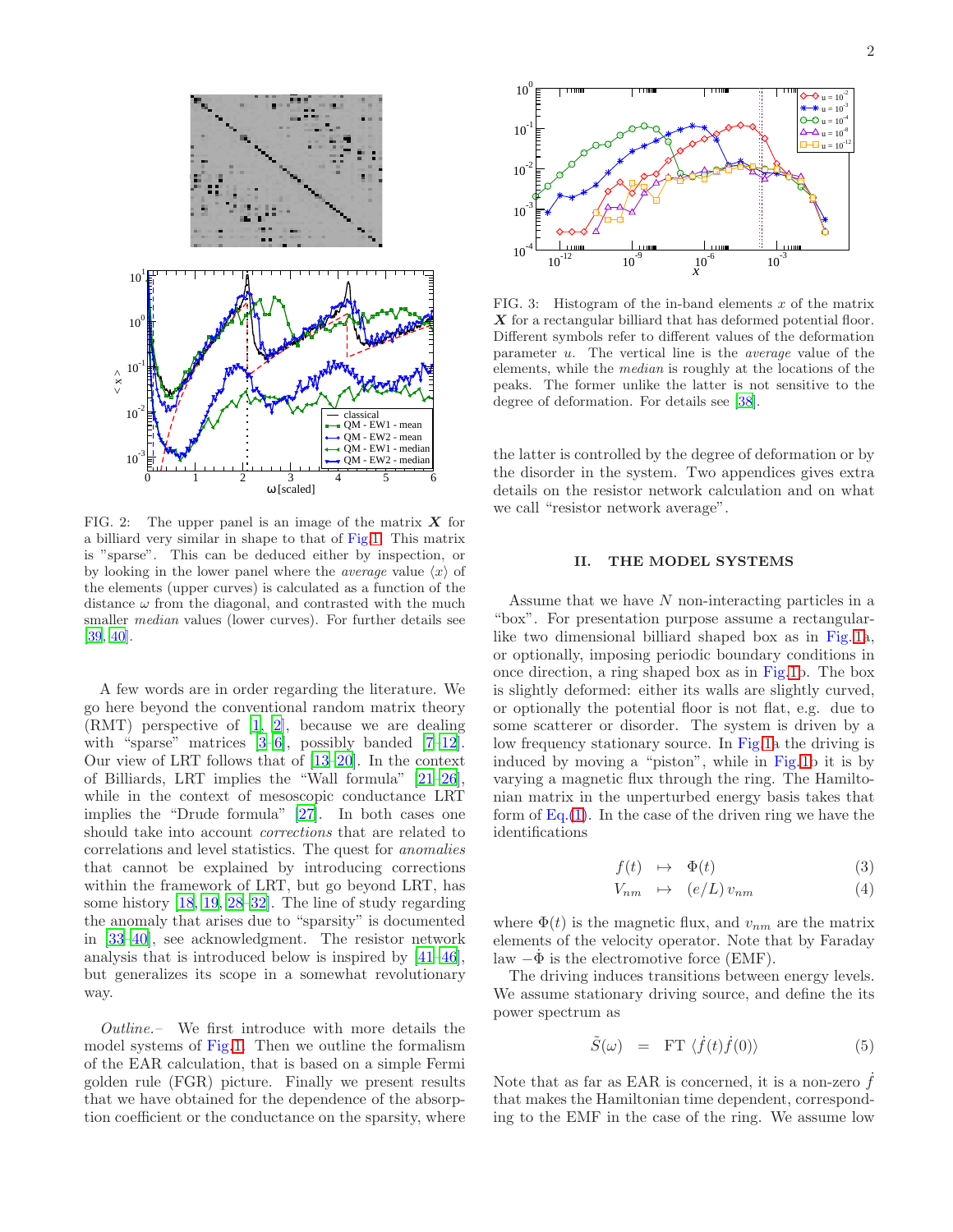frequency driving. Accordingly we write

$$
\tilde{S}(\omega) = 2\pi |\dot{f}|^2 \delta_c(\omega) \tag{6}
$$

where the prefactor is the RMS value that characterizes the driving intensity, and  $\delta_c(\omega)$  is a broadened delta function whose line shape reflects the spectral content of the driving.

#### III. THE ENERGY ABSORPTION RATE

The driving induce transitions between energy levels, which implies diffusion in energy space. This diffusion is characterized by a coefficient  $\overline{D}$ [energy<sup>2</sup>/time] for which we would like to have a formula. Assuming that  $D$  is known, the EAR is given by the following expression:

<span id="page-2-0"></span>
$$
EAR = density \times D \tag{7}
$$

This is a straightforward generalization of Einstein type relations that are discussed in [\[18](#page-7-13)] and in greater details in [\[24\]](#page-7-21). We can call it a diffusion-dissipation relation. What we label in  $Eq.(7)$  $Eq.(7)$  as "density" stands for the number of particles  $(N)$  per energy, meaning  $N/T$  in the case of a Boltzmann occupation at tempeature  $T$ , or  $\varrho$  in the case of a low temperature Fermi occupation. In the latter case the role of the temperature is overtaken by the Fermi energy, namely  $\rho \sim N/E_{\rm F}$ .

What we would like to have, is a theory that allows the calculation of D. The formulas that we would like to advertise is

<span id="page-2-1"></span>
$$
D = \pi \varrho \langle \langle |V_{nm}|^2 \rangle \rangle \overline{f^2}
$$
 (8)

Depending on the interpretation of  $\langle \langle |V_{nm}|^2 \rangle \rangle$  this is the Kubo formula of LRT, or its resistor-network variation. In the latter case we refer to the results as the outcome of semi-linear response theory (SLRT). The latter term indicates that  $\langle \langle |V_{nm}|^2 \rangle \rangle_s$  unlike  $\langle \langle |V_{nm}|^2 \rangle \rangle_a$  is a semilinear rather than linear operation. The derivations of both the LRT and the SLRT variations of Eq. [\(8\)](#page-2-1) are outlined in the next sections.

In the case of an EMF driven Ring, it is convenient to re-write the EAR formulas  $Eq.(7)$  $Eq.(7)$  as

<span id="page-2-2"></span>
$$
EAR = G\overline{\dot{f}^2} \tag{9}
$$

where the so-called mesoscopic conductance is given by the expression

<span id="page-2-6"></span>
$$
G = \pi \varrho^2 \left(\frac{e}{L}\right)^2 \langle \langle |v_{mn}|^2 \rangle \rangle \tag{10}
$$

One can regard G as a mesoscopic version of the absorption coefficient, while  $Eq.(9)$  $Eq.(9)$  can be regarded as the mesoscopic version of Joule law.

## IV. THE FERMI GOLDEN RULE PICTURE AND THE KUBO FORMULA

The Hamiltonian in the standard basis is  $Eq.(1)$  $Eq.(1)$ . We can transform it to the adiabatic basis:

$$
\tilde{\mathcal{H}} = \text{diag}\{E_n\} - \dot{f}(t) \left\{ \frac{iV_{nm}}{E_n - E_m} \right\} \tag{11}
$$

The FGR transition rate from  $E_m$  to  $E_n$  due to the low frequency noisy driving is:

<span id="page-2-5"></span>
$$
w_{nm} = \left| \frac{V_{nm}}{E_n - E_m} \right|^2 \tilde{S}(E_n - E_m)
$$
 (12)

The FGR transitions lead to diffusion in energy space. Assuming that there is a background relaxation process that maintains at any moment quasi-equilibrium with occupation probabilities  $p_n$  that are the same as in the absence of driving, we get for the driving induced diffusion

$$
D = \sum_{n} p_n \left[ \frac{1}{2} \sum_{m} (E_m - E_n)^2 w_{mn} \right]
$$
 (13)

leading to the Kubo formula

<span id="page-2-3"></span>
$$
D = \int_0^\infty \tilde{C}(\omega) \tilde{S}(\omega) \frac{d\omega}{2\pi}
$$
 (14)

with the spectral function

<span id="page-2-7"></span>
$$
\tilde{C}(\omega) = \text{FT} \langle V(t)V(0) \rangle \tag{15}
$$
\n
$$
= \sum_{n} p_n \sum_{m} |V_{nm}|^2 2\pi \delta(\omega - (E_m - E_n))
$$

Note that this spectral function reflects the band profile of  $X$ , as defined in Eq.[\(2\)](#page-0-2), and illustrated in Fig[.2.](#page-1-0)

It is important to realize that the Kubo formula Eq.[\(14\)](#page-2-3) is a linear functional of  $S(\omega)$ . The dependence on the matrix elements of  $X$  is linear too:

<span id="page-2-4"></span>
$$
D = \left[ \pi \sum_{n,m} p_n |V_{mn}|^2 \delta_c (E_m - E_n) \right] \overline{f^2} \qquad (16)
$$

This can be formally written as  $Eq.(8)$  $Eq.(8)$  with an implied definition of the weighted algebraic average  $\langle \langle |V_{nm}|^2 \rangle \rangle_a$ .

For completeness we note that in the context of conductance calculation the popular textbook version of the Kubo formula is

$$
G = \pi \left(\frac{e}{L}\right)^2 \sum_{n,m} |v_{mn}|^2 \delta_T (E_n - E_F) \delta_c (E_m - E_n) \tag{17}
$$

This expression is implied by  $Eq.(16)$  $Eq.(16)$ , with averaging over the levels in the vicinity of the Fermi energy. Namely  $p_n = \varrho^{-1} \delta_T (E_n - E_F)$ , where the width of  $\delta_T(\tilde{\theta})$  is determined by the temperature.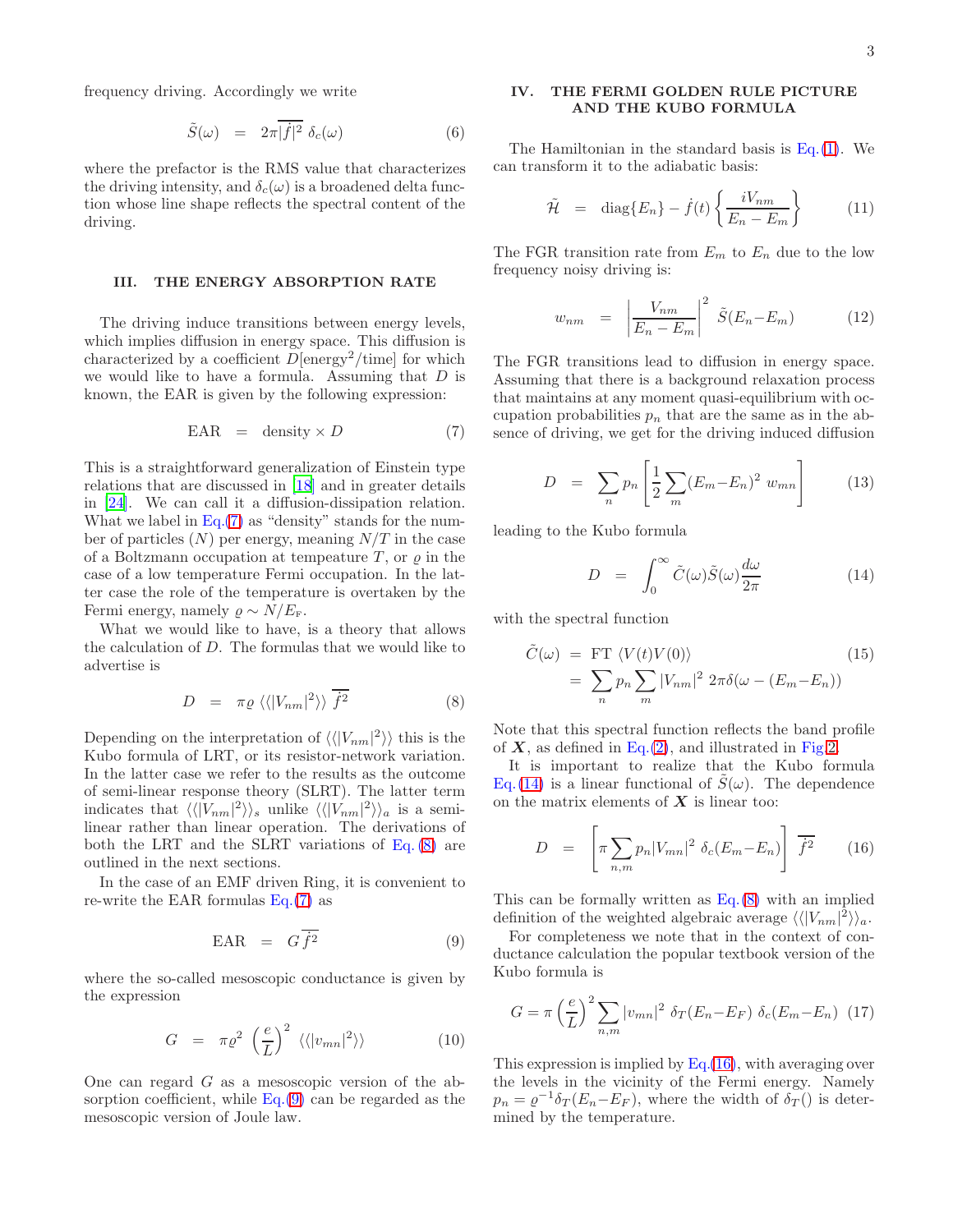

<span id="page-3-0"></span>FIG. 4: The driving induces transitions between levels  $E_n$ of a closed system, leading to diffusion in energy space, and hence an associated heating. The diffusion coefficient  $D$  can be calculated using a resistor network analogy. Connected sequences of transitions are essential in order to have a nonvanishing result, as in the theory of percolation.

## V. THE CALCULATION OF THE DIFFUSION COEFFICIENT

We would like to consider circumstances in which the driving induced transitions are faster compared with the background relaxation. In such circumstances the occupation probabilities  $p_n$  are no longer as in equilibrium. For the purpose of analysis we simply neglect the bath, and describe the dynamics by a rate equation

$$
\frac{dp_n}{dt} = -\sum_m w_{nm}(p_n - p_m) \tag{18}
$$

where the rates  $w_{nm}$  are determined by Eq. [\(12\)](#page-2-5). The matrix  $\mathbf{w} = \{w_{nm}\}\)$  can be regarded as a quasi onedimensional network. See Fig. [4.](#page-3-0) Optionally one may interpret the rate equation as a probabilistic description of a random walk process, where  $w_{nm}$  is the probability to hop from  $m$  to  $n$  per unit time. The local spreading is described by

Var(n) = 
$$
\sum_{n} [w_{n,n_0}t] (n - n_0)^2
$$
 (19)

$$
\equiv 2\tilde{D}_{\text{local}}t \tag{20}
$$

It follows that the course-grained spreading should be described by a diffusion equations

$$
\frac{\partial p_n}{\partial t} = \tilde{D} \frac{\partial^2}{\partial n^2} p_n \tag{21}
$$

where  $n$  is regarded as a continuous variable. The diffusion equation is formally a continuity equation

$$
\frac{\partial p_n}{\partial t} = -\frac{\partial}{\partial n} I_n \tag{22}
$$

where the current is given by Fick's law:

$$
I_n = -\tilde{D}\frac{\partial}{\partial n}p_n \tag{23}
$$

If we have a sample of length  $N$  then

$$
I = -\frac{\tilde{D}}{N} \times [p_N - p_0]
$$
 (24)

This shows that  $\ddot{D}/N$  is formally like the inverse resistance of the chain: it is the ratio between the current and the "potential difference". We therefore can use standard recipes of electrical engineering in order to calculate its value. For example, if we have only near-neighbor transitions then "adding connectors in series" implies

$$
\frac{\tilde{D}}{N} = \left[ \sum_{n=1}^{N} \frac{1}{w_{n,n-1}} \right]^{-1}
$$
\n(25)

In general we use the notation  $\tilde{D} = [[w]]$ , where the doubled brackets stand for inverse resistivity calculation, as discussed in App[.A.](#page-6-0)

In the above analysis we have assumed unit distance between sites. If the mean level spacing is  $\varrho^{-1}$ , the expression for the diffusion coefficient should be re-scaled as follows:

$$
D = \varrho^{-2}[[\mathbf{w}]] \tag{26}
$$

Recall that the  $w_{nm}$  are given by Eq.[\(12\)](#page-2-5), it follows that

$$
D = \varrho^{-2} \left[ \left[ \left| \frac{V_{nm}}{E_n - E_m} \right|^2 2\pi \vert \dot{f} \vert^2 \delta_c (E_n - E_m) \right] \right] \tag{27}
$$

leading to  $Eq.(10)$  $Eq.(10)$ , with an implied definition of the resistor network average  $\langle \langle |V_{nm}|^2 \rangle \rangle_s$ . The definition and the calculation of the latter are further discussed in App[.B.](#page-6-1)

### VI. THE WALL FORMULA AND BEYOND

The roughest estimate for the diffusion that is induced by a vibrating wall is known as the "Wall formula" [\[21](#page-7-10)– [26](#page-7-11)]. Its original derivation is based on a simple kinetic picture: it is based on the assumption that collisions with the vibrating wall are not correlated. This leads in the two dimensional case [\[24,](#page-7-21) [40\]](#page-7-1) to the result

$$
D_0 = \frac{4}{3\pi} \frac{\text{m}^2 v_{\text{E}}^3}{L_x} \overline{f^2}
$$
 (28)

where m is the mass of the particles, and  $L_x$  is the linear dimension of the box as illustrated in Fig[.1.](#page-0-0) The result assumes a microcanonical preparation at energy  $E$ , and we have defined  $v_{\rm E} = [2E/\text{m}]^{1/2}$ . If we have a Boltzmann occupation, the expression should be averaged accordingly. If we have low temperature Fermi occupation, what counts in Eq.[\(7\)](#page-2-0) is the the value at  $E = E<sub>F</sub>$ .

Within the framework of LRT the same result is ob-tained from the Kubo formula Eq.[\(14\)](#page-2-3), provided  $C(\omega)$ is flat, i.e. provided there are no correlations between collisions. In practice there are correlations leading to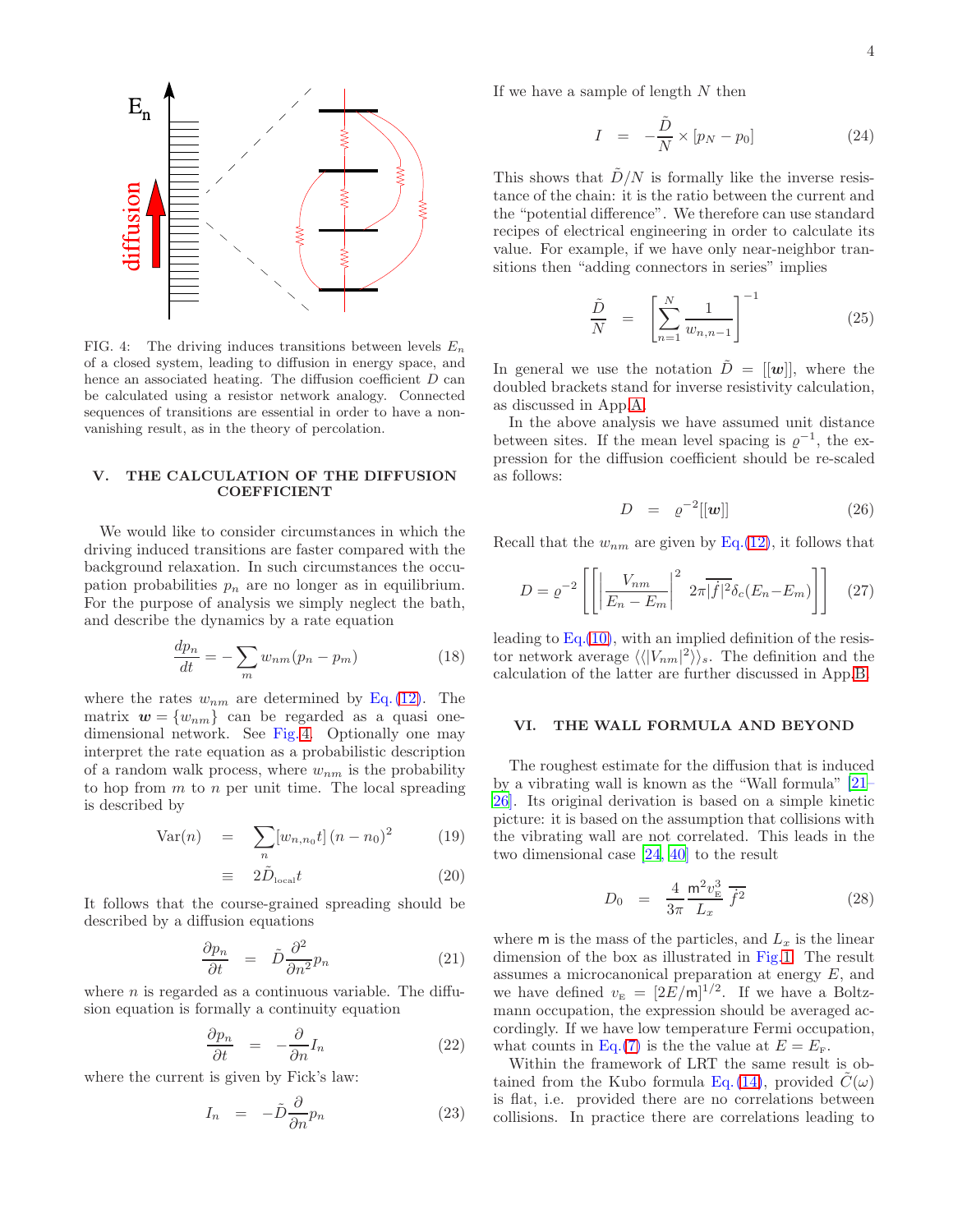$D = g_c D_0$  with  $g_c$  that can be either smaller or larger than unity depending on the geometry. In the quantum calculation  $g_c$  is slightly affected by the level spacing statistics.

Within the framework of SLRT one has to calculate the resistor network average of the  $X$  matrix. If this matrix is sparse, the result becomes very suppressed, leading to  $D = g_s g_c D_0$ , where

$$
g_s \equiv \frac{\langle \langle |V_{nm}|^2 \rangle \rangle_s}{\langle \langle |V_{nm}|^2 \rangle \rangle_a} \tag{29}
$$

We emphasize that  $g_s$  reflects an anomaly: it depends on the sparsity s of the matrix, a parameter that has no meaning in the classical context. For more details, including RMT analysis of this dependence see [\[37\]](#page-7-22).

Some numerical results for  $g_c$  (LRT) and  $g = g_s g_c$ (SLRT) are presented in Fig[.5.](#page-4-0) The calculation is done with the  $C(\omega)$  of Fig[.2.](#page-1-0) The  $\hbar$  dependence of the LRT "classical" result is due to the lower cutoff of the  $d\omega$  integral in the Kubo formula  $Eq. (14)$  $Eq. (14)$ , that is sensitive to mean level spacing. If  $\tilde{C}(\omega)$  were "flat" the result would not be much sensitive to  $\hbar$ . As expected the SLRT calculation gives a much smaller result. The effect becomes more conspicuous for smaller deformations, for which the sparsity is "stronger".

## VII. THE DRUDE FORMULA AND BEYOND

The EAR by particles that are driven by an oscillating electric field, due to an induced EMF, is very similar problem to that of particles driven by an oscillating wall. Here the simple result that is based on kinetic considerations is known as the "Drude formula". As in the case of the "Wall formula" it is assumed that scattering events are uncorrelated, leading to the estimate

$$
D_0 = \left(\frac{e}{L}\right)^2 v_{\rm E} \ell \overline{\dot{\Phi}^2} \tag{30}
$$

where  $e$  is the charge of the electron,  $L$  is the length of the ring, and  $\ell$  is the mean free path between collisions. Note that  $\mathcal{D} = v_{\rm E} \ell$  is the spatial diffusion coefficient, while  $(e\Phi/L)$  is the energy that is gained per circulation. The implied result for the conductance can be written as

$$
G_0 = \frac{e^2}{2\pi\hbar} \mathcal{M} \frac{\ell}{L} \tag{31}
$$

where  $\mathcal{M} = m v_{\rm E} L_y / \pi$  is the number of open modes. This way of writing the Drude formula is very illuminating because it reflects Ohm law, and the units are as in the Landauer formula. For clarity we have restored the  $\hbar$  in this formula.

Within the framework of LRT, the same result is ob-tained from the Kubo formula Eq.[\(14\)](#page-2-3), provided  $C(\omega)$  of Eq.[\(15\)](#page-2-7) is a Lorentzian that reflects an exponential decay of the velcoity-velocity correlation function. In practice there are extra correlations leading to  $D = g_c D_0$  with  $g_c$ 



<span id="page-4-0"></span>FIG. 5: The scaled absorption coefficient  $g_c$  (LRT) and  $g = g_s g_c$  (SLRT) versus the dimensionless  $1/\hbar$  (upper panel), and versus the dimensionless deformation parameter u (lower panel). The input for this analysis is the matrix  $X$  of Fig[.2.](#page-1-0) The calculation of each point has been carried out on a  $100 \times 100$  sub-matrix of X centered around the  $\hbar$  implied energy E. The "untextured" data points are calculated for an artificial random matrices with the same bandprofile and sparsity. The complementary lower panel is oriented to show the small  $u$  dependence within an energy window that corresponds to  $1/\hbar \sim 9$ . For further details see [\[39,](#page-7-0) [40\]](#page-7-1).

that can be either smaller or larger than unity depending on the geometry. In the quantum calculation  $g_c$  is slightly affected by the level spacing statistics, and the correction is of order  $(\varrho \omega_c)^{-1}$ . This is sometimes regarded as a variation of weak localization corrections [\[27\]](#page-7-12).

Within the framework of SLRT one has to calculate the resistor network average of the matrix  $\{|v_{nm}|^2\}$ . Here one should distinguish between different regimes, depending on the strength  $W$  of the disorder. In the Born approximation the mean free path is  $\ell \propto W^2$ , while the localization length is  $\ell_{\infty} \approx M\ell$ . The diffusive regime, where there is no issue of sparsity, requires an intermediate strength of disorder, such that  $\ell \ll L \ll \ell_{\infty}$ . For either stronger or weaker disorder, the matrix  $\{|v_{nm}|^2\}$ becomes "sparse". This is because the eigenstates become non-ergodic: either they are localized in real space (for strong disorder) or in mode space (for weak disorder). Note also that for very weak disorder ("clean" ring)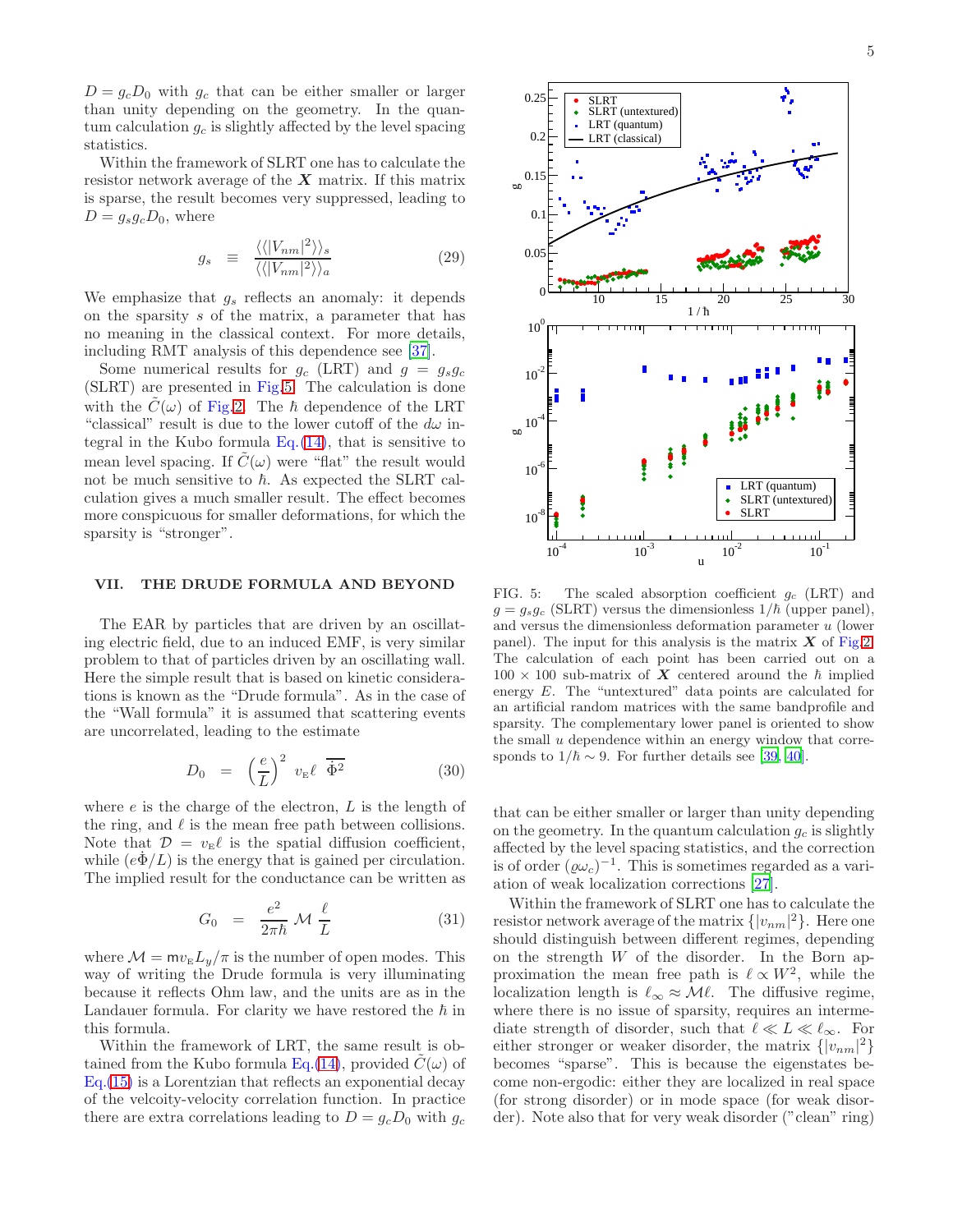

<span id="page-5-1"></span>FIG. 6: Schematic illustration that sketch the dependence of the DC mesoscopic conductance on the strength of the disorder. It should be regarded as a caricature of Fig[.7.](#page-5-0) The level width Γ =  $\hbar\omega_c$  affects the so-called weak localization correction in the diffusive regime. In the other two regimes of either weak or strong disorder, the perturbation matrix becomes "sparse" and consequently  $G$  is suppressed compared with Drude.

each eigenstate occupies a single mode (up to small correction). For detailed analysis that supports the above picture see [\[37\]](#page-7-22).

The expectation with regard o the dependence of  $G/G_0$ on the strength of the disorder is sketched in Fig[.6.](#page-5-1) Some numerical results for both the LRT and the SLRT conductance are presented in Fig[.7.](#page-5-0) The calculation is done for a tight binding model. The SLRT result in the Anderson localization regime is completely analogous to the reasoning of variable range hopping [\[41](#page-7-18)[–45\]](#page-7-23), as explained in [\[46\]](#page-7-19). It should be appreciated that in our approach all regimes are treated on equal footing.

In the ballistic regime, contrary to the Drude expectation, the conductance becomes worse as the disorder is reduced. This looks strange, but can easily be rationalized if we think about the extreme case of no disorder: in the absence of scattering the particle stays all the time in the same mode; hence irreversible diffusive spreading in energy is impossible.

#### VIII. CONCLUSIONS

The random matrix approach of Wigner ( $\sim$  1955) is based on the observation that in generic circumstances the perturbation can be represented by a random matrix whose elements are taken from a Gaussian distribution. Our interest in this presentation concerned a restricted class of "sparse" systems for which this observation does not hold. In such weak quantum chaos circumstances the elements are characterized by a log-wide distribution. Consequently, the response, and in particular the energy absorption, are similar to a percolation process, and their analysis requires a novel resistor-network approach.

Besides the quantitative issue, the experimental fingerprint of the resistor-network calculation is the implied semi-linearity of the response. In the SLRT regime, i.e. if the driving is the predominant mechanism for transitions between levels, one expects the combined effect of



<span id="page-5-0"></span>FIG. 7: Various measures of sparsity (upper panel), and the mesoscopic conductance (lower panels) as a function of the disorder  $W$  in the Ring. The vertical line separate between the clean, ballistic, diffusive and localization regimes. Note that the scaled conductance in arbitrary units equals  $\langle \langle |v_{mn}|^2 \rangle \rangle$ . The Drude, the LRT and the SLRT results are displayed in both normal and log scale. We see that in the ballistic regime the SLRT conductance becomes worse as the disorder becomes weaker, in opposition with the Drude expectation. For further details see [\[36,](#page-7-24) [37\]](#page-7-22)

two independent sources to be super-linear, namely,

$$
D\big[\tilde{S}_a(\omega) + \tilde{S}_b(\omega)\big] > D\big[\tilde{S}_a(\omega)\big] + D\big[\tilde{S}_b(\omega)\big] \quad (32)
$$

but still semi-linear  $D[\lambda \tilde{S}(\omega)] = \lambda D[\tilde{S}(\omega)].$  We have provides in this presentation two prototype examples where an SLRT anomaly can arise: heating of particles that are trapped in billiards with vibrating walls; and Joule heating of charged carriers that are driven by an induced electro-motive force.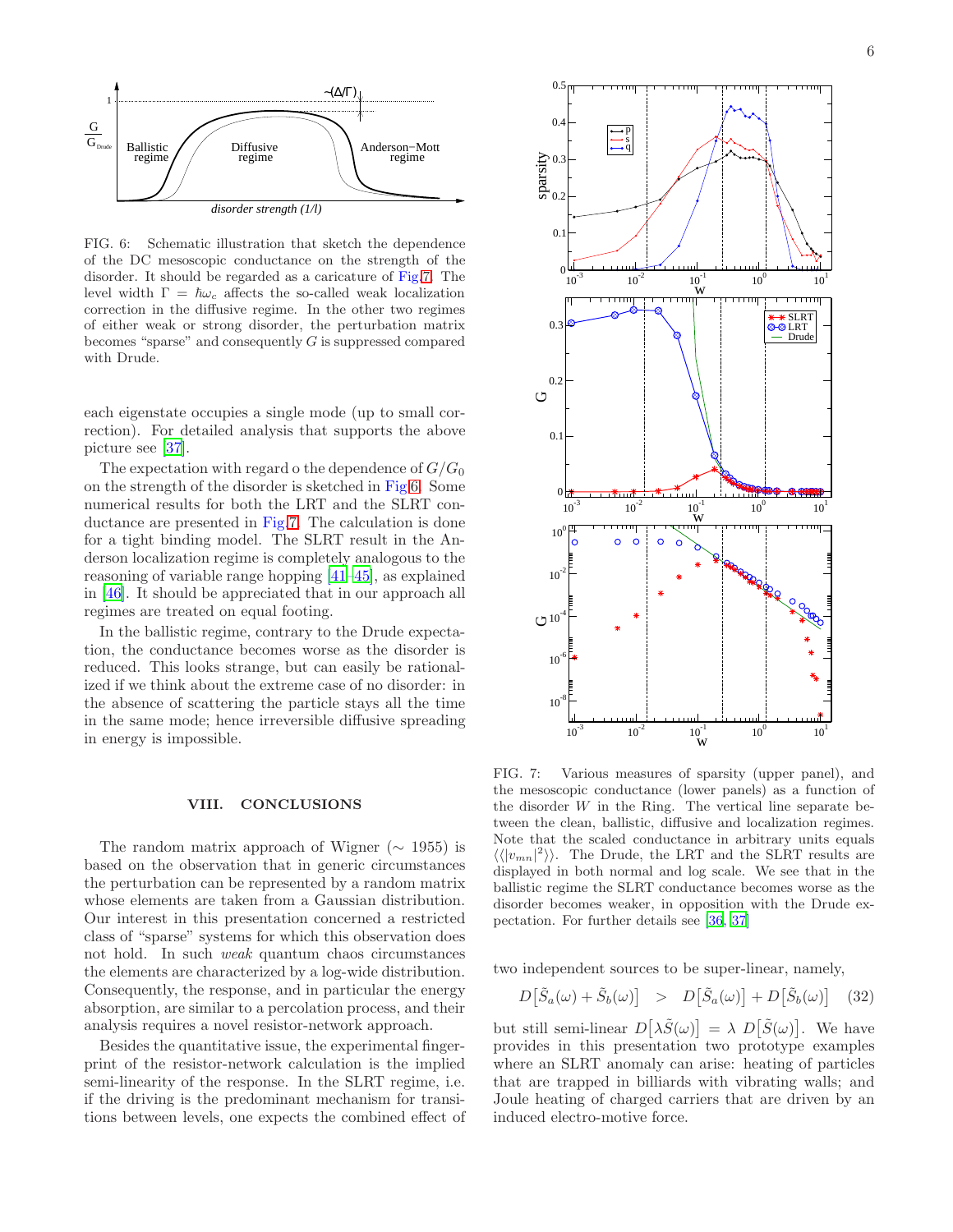## <span id="page-6-0"></span>Appendix A: The resistor network calculation

In this appendix we explain how the inverse resistivity  $G = |G|$  of a one-dimensional resistor network  $G \equiv \{G_{nm}\}\$ is calculated. We use the language of electrical engineering for this purpose. In general this relation is semi-liner rather than linear, namely  $[[\lambda G]] = \lambda[[G]],$ but  $[[A + B]] \neq [[A]] + [[B]].$ 

There are a few cases where an analytical expression is available. If only near neighbor nodes are connected, allowing  $G_{n,n+1} = g_n$  to be different from each other, then "addition in series" implies that the inverse resistivity calculated for a chain of length N is

$$
G = \left[\frac{1}{N} \sum_{n=1}^{N} \frac{1}{g_n}\right]^{-1} \tag{A1}
$$

If  $G_{nm} = g_{n-m}$  is a function of the distance between the nodes  $n$  and  $m$  then it is a nice exercise to prove that "addition in parallel" implies

<span id="page-6-2"></span>
$$
G = \sum_{r=1}^{\infty} r^2 g_r \tag{A2}
$$

In general an analytical formula for  $G$  is not available, and we have to apply a numerical procedure. For this purpose we imagine that each node  $n$  is connected to a current source  $I_n$ . The Kirchhoff equations for the voltages are

$$
\sum_{m} G_{mn}(V_n - V_m) = I_n \tag{A3}
$$

This set of equation can be written in a matrix form:

$$
\tilde{G}V = I \tag{A4}
$$

where the so-called discrete Laplacian matrix of the network is defined as

$$
\tilde{G}_{nm} = \left[\sum_{n'} G_{n'n}\right] \delta_{n,m} - G_{nm} \tag{A5}
$$

This matrix has an eigenvalue zero which is associated with a uniform voltage eigenvector. Therefore, it has a pseudo-inverse rather than an inverse, and the Kirchhoff equation has a solution if and only if  $\sum_n I_n = 0$ . In order to find the resistance between nodes  $n_{\rm in} = 0$  and  $n_{\text{our}} = N$ , we set  $I_0 = 1$  and  $I_N = -1$  and  $I_n = 0$  otherwise, and solve for  $V_0$  and  $V_N$ . The inverse resistivity is  $G = [(V_0 - V_N)/N]^{-1}.$ 

### <span id="page-6-1"></span>Appendix B: The resistor-newtwork average

We use the notation  $\langle \langle \mathbf{X} \rangle \rangle$  in order to indicate the weighted average value of its elements. First we would like to define the standard *algebraic* average. It is essential to introduce a weight function that defines the band

of interest. In the physical context this function reflects the spectral content of the driving source. Namely, we define  $F(r)$  as the normalized version of  $\tilde{S}(\omega)$ , such that  $\sum_{r} F(r) = 1$ , where  $r = n - m$  is the energy difference  $\omega = E_n - E_m$  in integer units. The bandwidth in these dimensionless units  $(b_c = \rho \omega_c)$  it is assumed to be quantum mechanically large  $(b<sub>c</sub> \gg 1)$ . The algebraic average is defined in the standard way:

$$
\langle \langle \mathbf{X} \rangle \rangle_a = \frac{1}{N} \sum_{n,m} F(n-m) \; X_{nm} \tag{B1}
$$

where  $N$  is the size of the matrix, which is assumed to be very large. The algebraic average is a linear operation, meaning that

$$
\langle \langle \lambda \mathbf{X} \rangle \rangle = \lambda \langle \langle \mathbf{X} \rangle \rangle \tag{B2}
$$

$$
\langle \langle \mathbf{X} + \mathbf{Y} \rangle \rangle = \langle \langle \mathbf{X} \rangle \rangle + \langle \langle \mathbf{Y} \rangle \rangle \tag{B3}
$$

There are different type of "averages" in the literature, such as the harmonic average, geometric average, and we can also include the median in the same list. All these "averages" are semi-linear operations because only the  $\langle\langle \lambda X \rangle\rangle = \lambda \langle\langle X \rangle\rangle$  property is satisfied for them. Irrespective of the semi-linearity issue any type of average should satisfy the following requirement: if all the elements equal to the same number, then also the average should equal the same number.

In this presentation we highlight a new type of average that we call a resistor-network average:

$$
\langle \langle \mathbf{X} \rangle \rangle_s \equiv \left[ \left[ 2F(n-m) \, \frac{X_{nm}}{(n-m)^2} \right] \right] \tag{B4}
$$

Writing the expression above as  $[[\tilde{w}_{nm}]]$ , one should realize that the  $\tilde{w}_{nm}$  can be regarded as FGR transition rates. Using  $Eq.(A2)$  $Eq.(A2)$  it is not difficult to show that if all the elements  $X_{nm}$  are the same number, then also their resistor network average is the same number. While in general

$$
\langle \langle X \rangle \rangle_s \quad < \quad \langle \langle X \rangle \rangle_a \tag{B5}
$$

Typically the resistor network average is bounded from below by the median. In order to get a realistic estimate in the case of a "sparse" matrix one can use a generalized variable range hopping scheme that we have developed in [\[37\]](#page-7-22).

#### Acknowledgments

The current manuscript is based and reflects a line of study that has been carried out (in chronological order) in collaboration with [\[33](#page-7-17)[–39\]](#page-7-0): Tsampikos Kottos, Holger Schanz, Swarnali Bandopadhyay, Yoav Etzioni, Michael Wilkinson, Bernhard Mehlig, Alex Stotland, Rangga Budoyo, Tal Peer, Nir Davidson, and Louis Pecora. The present contribution has been supported by the Israel Science Foundation (grant No.29/11)